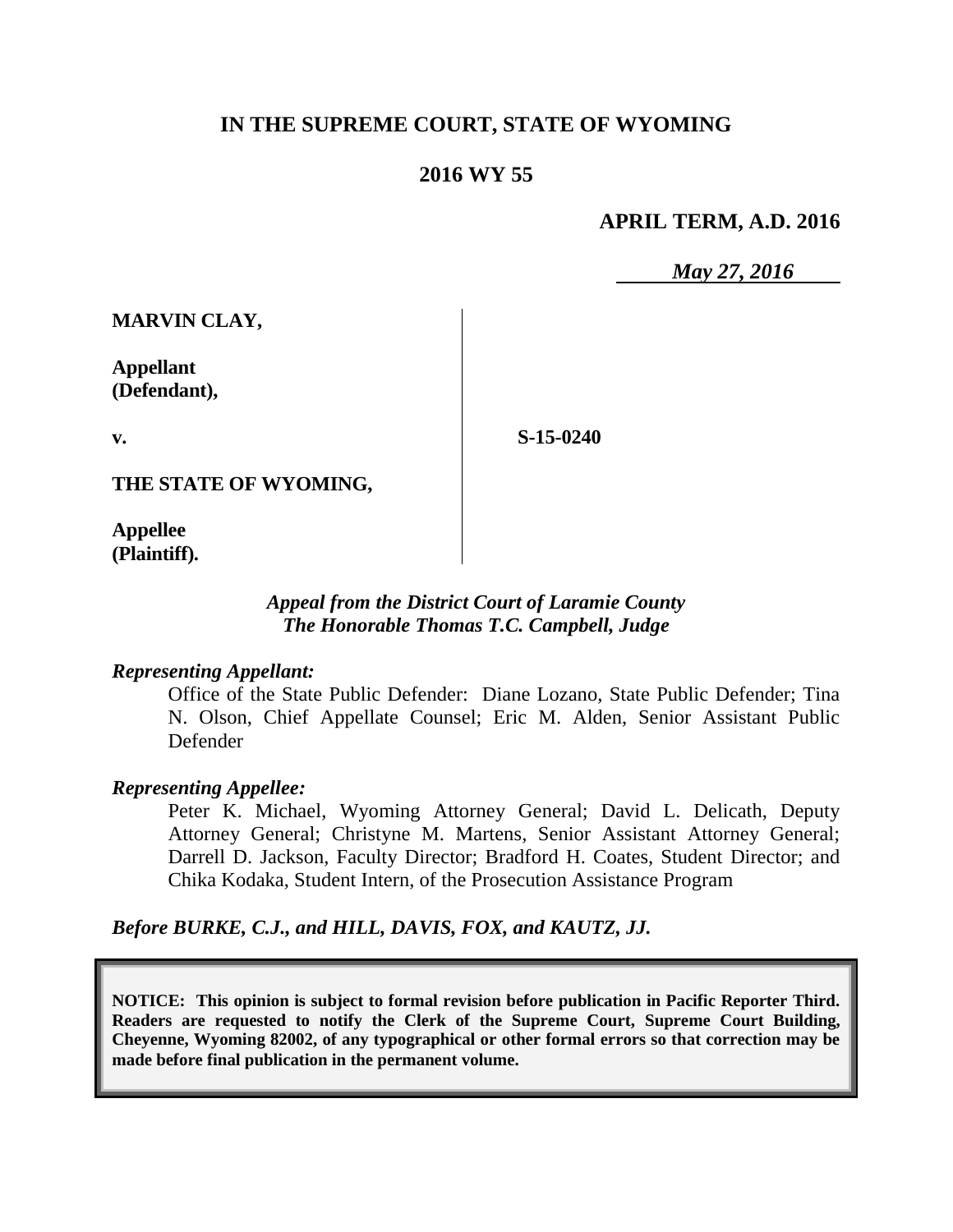## **DAVIS**, **Justice**.

l

[¶1] Appellant Marvin Clay challenges the denial of his motion to suppress evidence supporting a conviction for driving under the influence of alcohol. We affirm.

#### **ISSUE**

[¶2] Did the district court err in denying Appellant's motion to suppress?

#### **FACTS**

[¶3] In the late evening of December 19, 2014, a Cheyenne police officer stopped Appellant's car after it exited the parking lot of the Eagle's Nest Bar in Cheyenne, Wyoming. From that point on, the facts are disputed in certain respects, and we will first recount the State's version of the events. The officer testified that he made the stop because the car did not have any license plates displayed. All he could see at that point was a white piece of paper in the upper left corner of the rear window, which was heavily tinted. $1$ 

[¶4] Because he was unable to verify that the white piece of paper was a document which would allow Appellant to operate the vehicle temporarily, the officer approached the car and talked to him. He asked about the paper and if there was a bill of sale. The document in the window turned out to be a title, but more than forty-five days had elapsed since the transfer, and the officer could not tell if it was notarized, both of which were required for operation of the vehicle to be legal. Appellant said there was a bill of sale, and opened his wallet and started thumbing through it for that document, but he never pulled anything out. Appellant could not provide a driver's license or proof of insurance either.

[¶5] Within the first minute of Appellant slowly flipping through his wallet, the officer observed signs of possible intoxication. A slight odor of alcohol emanated from the vehicle. There was also an empty vodka bottle on the rear seat. Appellant would not look up at the officer, who also observed that his motor skills appeared to be "real, real slow." The officer was able to obtain Appellant's name and date of birth. After he returned to his vehicle to run a check (presumably for warrants) on the identification he had, he contacted another officer who was working on the DUI Task Force that evening.

[¶6] The DUI Task Force officer quickly arrived, and he observed that Appellant smelled heavily of alcohol, and his speech was slurred and his eyes were glazed.

 $1$  This document is not in the record, and therefore we are left only with somewhat obscure and conflicting testimony about it.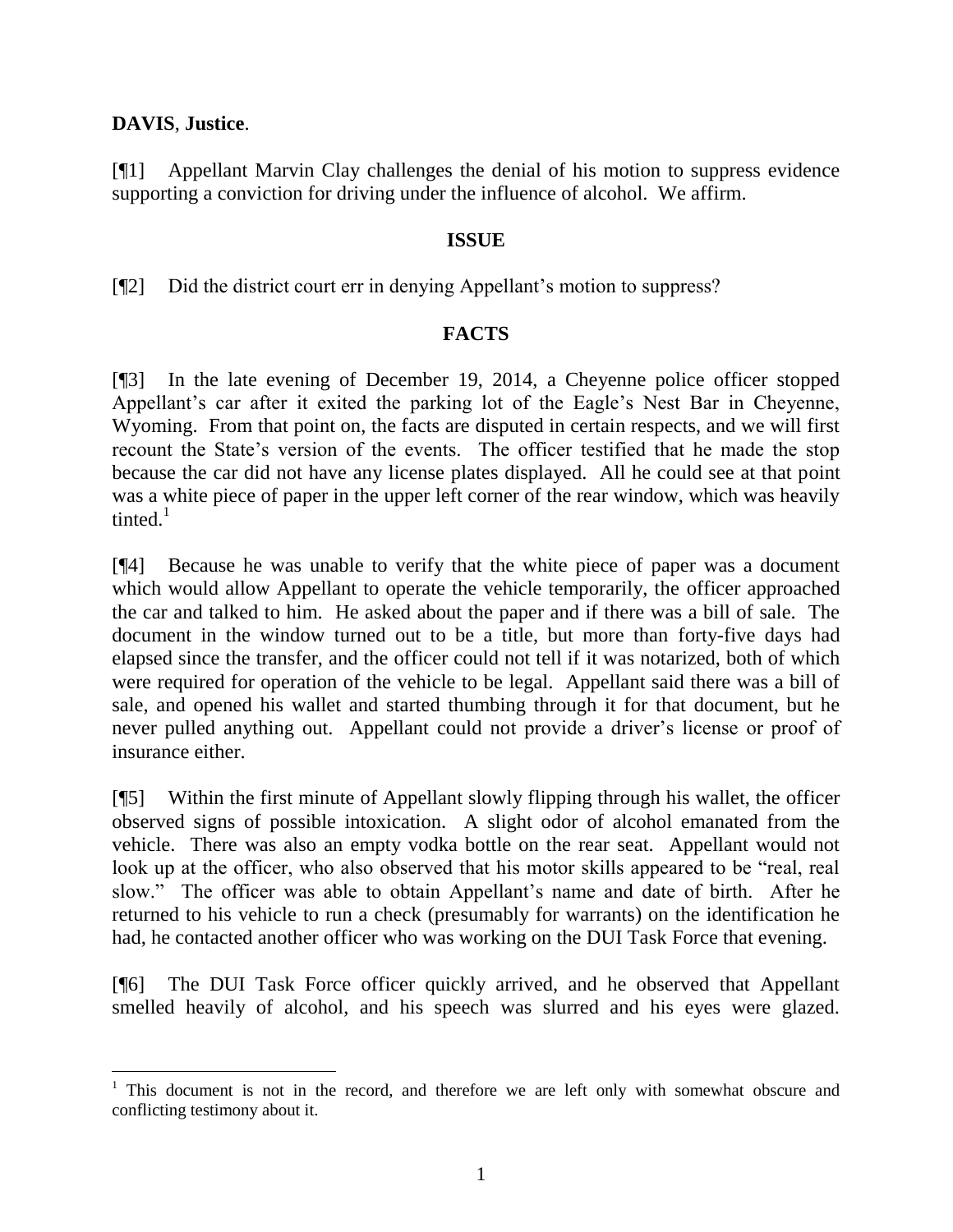Consequently, he was asked to perform three standard field sobriety tests. $2$  He performed poorly on all three, and the DUI Task Force officer arrested him for driving under the influence of alcohol. An ensuing blood test revealed that Appellant's blood alcohol content was .18%, more than twice the legal limit.

[¶7] Appellant was ultimately charged, *inter alia*, with Driving Under the Influence, Fourth Offense, in violation of Wyo. Stat. Ann. § 31-5-233 (LexisNexis 2013).<sup>3</sup> He eventually filed a motion to suppress the evidence against him. He claimed that his detention was improperly expanded beyond the scope of the initial traffic stop because it was improper for the officer to contact him after he looked at the paper in question after the stop. At the hearing on that motion, Appellant challenged the initial stop as well.

[¶8] The officer who initially stopped Appellant testified that although it is legal to drive with only a notarized title or bill of sale for forty-five days after purchase, he could not tell from the outside of the rear window whether the title was notarized, and it appeared to document a sale that took place outside the 45-day window. He thus had to make contact with Appellant to investigate further.<sup>4</sup>

[¶9] Appellant, on the other hand, testified that he had purchased the car in Utah only twenty days earlier, and that he had a bill of sale that was located in the back license plate bracket, not in the tinted rear window as the officer had said. Appellant admitted that the car windows were very darkly tinted, and he also conceded on cross-examination that he had in fact been drinking that day.

[¶10] Having heard from both parties and considered the evidence, the district court denied Appellant's motion to suppress. It found that the officer's testimony was credible and the Appellant's was not. The judge explained that

> [t]he stop was predicted on reasonable suspicion the vehicle was being driven without registration. Wyo. Stat. Ann. § 31- 4-101. Under either the officer's or the Defendant's version the registration could not be seen and understood by the officer.

<sup>&</sup>lt;sup>2</sup> The tests were (1) the horizontal gaze nystagmus, (2) the one leg stand, and (3) the walk and turn.

<sup>&</sup>lt;sup>3</sup> Conviction of a fourth DUI within ten years is a felony conviction which carries a possible term of imprisonment for up to seven years and a \$10,000 fine. Wyo. Stat. Ann. § 31-5-233(e).

<sup>&</sup>lt;sup>4</sup> Wyo. Stat. Ann. § 31-2-201(a)(ii)(C) (LexisNexis 2013), which was in effect at the time, allowed a motorist to operate a vehicle for forty-five days after transfer if title was held by a bank or financial institution or if the transferor was an auctioneer of the vehicle, provided that the owner had a notarized bill of sale. *Id.*, cross-referencing § 31-2-104. The statute was amended effective January 1, 2016 by 2015 Wyo. Sess. Laws ch. 31, §1. The record is somewhat inscrutable as to the nature of the transfer to Appellant, but it appears that the officer gave him the benefit of the doubt, as  $\S 31-4-201(a)(ii)(D)$ , which was in effect at the time, allowed a transferee to operate a vehicle for only thirty days, and then only with a "properly executed title."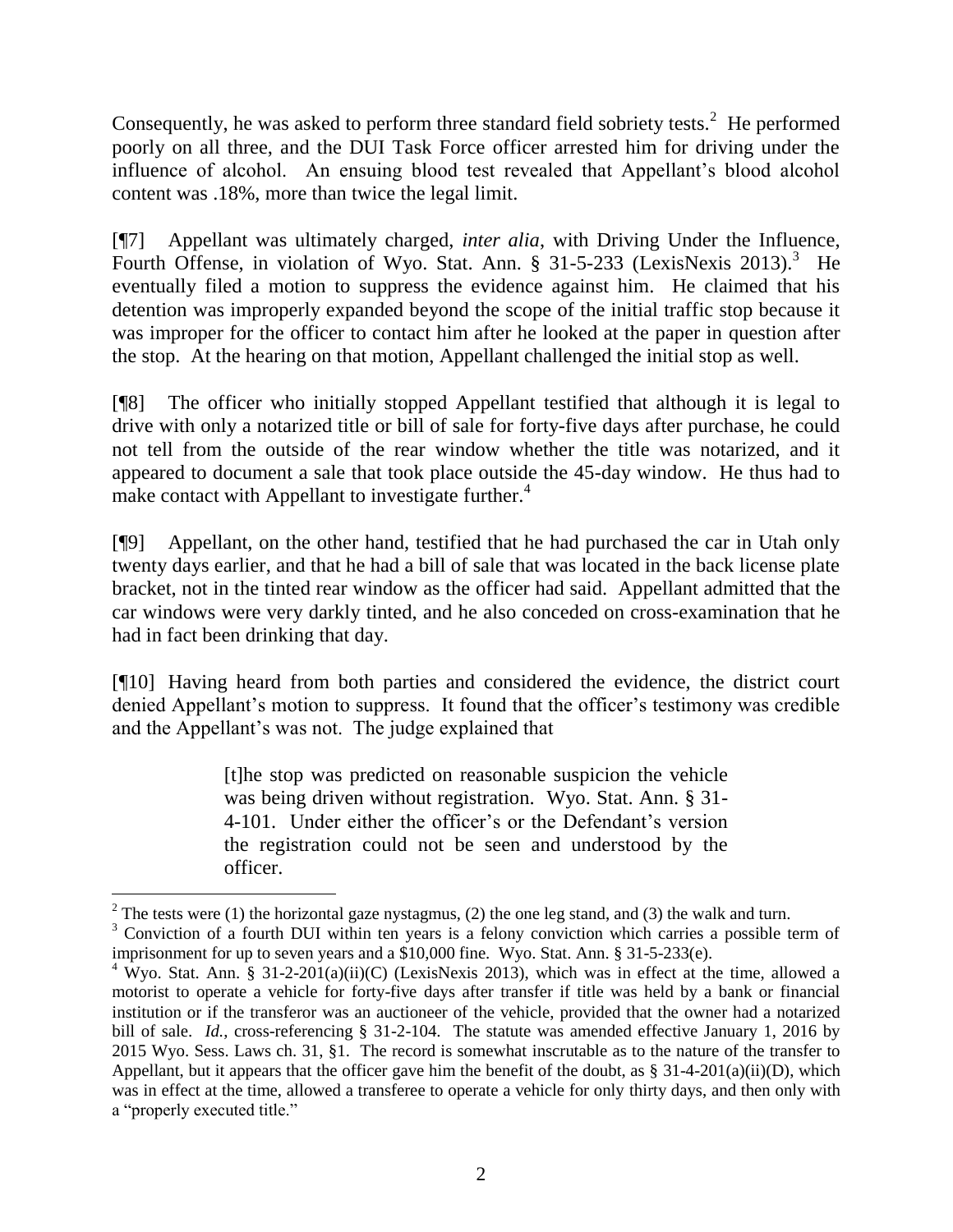[¶11] The judge next ruled that the search and arrest were valid, noting "[t]he officer observed a number of matters upon approaching and inquiring of the Defendant, including an odor of an alcoholic beverage, an empty vodka bottle, and a driver evasive of eye contact and demonstrating poor motor skills."

[¶12] Shortly thereafter, the parties reached a plea agreement. Appellant entered a conditional plea of guilty to felony (fourth offense) driving under the influence. The agreement and plea reserved his right to appeal the district court's ruling on the suppression motion. The district court imposed a sentence of five to seven years incarceration, which was suspended in favor of five years supervised probation.

[¶13] Appellant timely perfected this appeal.

#### **STANDARD OF REVIEW**

[¶14] Our standard of review of the denial of a motion to suppress is as follows:

We review the district court's factual findings on a motion to suppress for clear error. We defer to those findings and view the evidence in the light most favorable to the prevailing party because the district court is in the best position to weigh the evidence, assess the credibility of witnesses, and make the necessary inferences, deductions, and conclusions. However, we review the ultimate determination regarding the constitutionality of a particular search or seizure de novo.

*Allgier v. State*, 2015 WY 137, ¶ 11, 358 P.3d 1271, 1275 (Wyo. 2015) (quotation marks omitted).

## **DISCUSSION**

[ $\llbracket$ 15] Appellant asserts that the traffic stop violated his Fourth Amendment<sup>5</sup> rights to be protected from search and seizure without a warrant under the United States Constitution. He does not argue in this appeal that the initial stop was improper. However, he says that

U.S. Const. amend. IV.

 $<sup>5</sup>$  The Fourth Amendment to the United States Constitution states:</sup>

The right of the people to be secure in their persons, houses, papers, and effects, against unreasonable searches and seizures, shall not be violated, and no Warrants shall issue, but upon probable cause, supported by Oath or affirmation, and particularly describing the place to be searched, and the persons or things to be seized.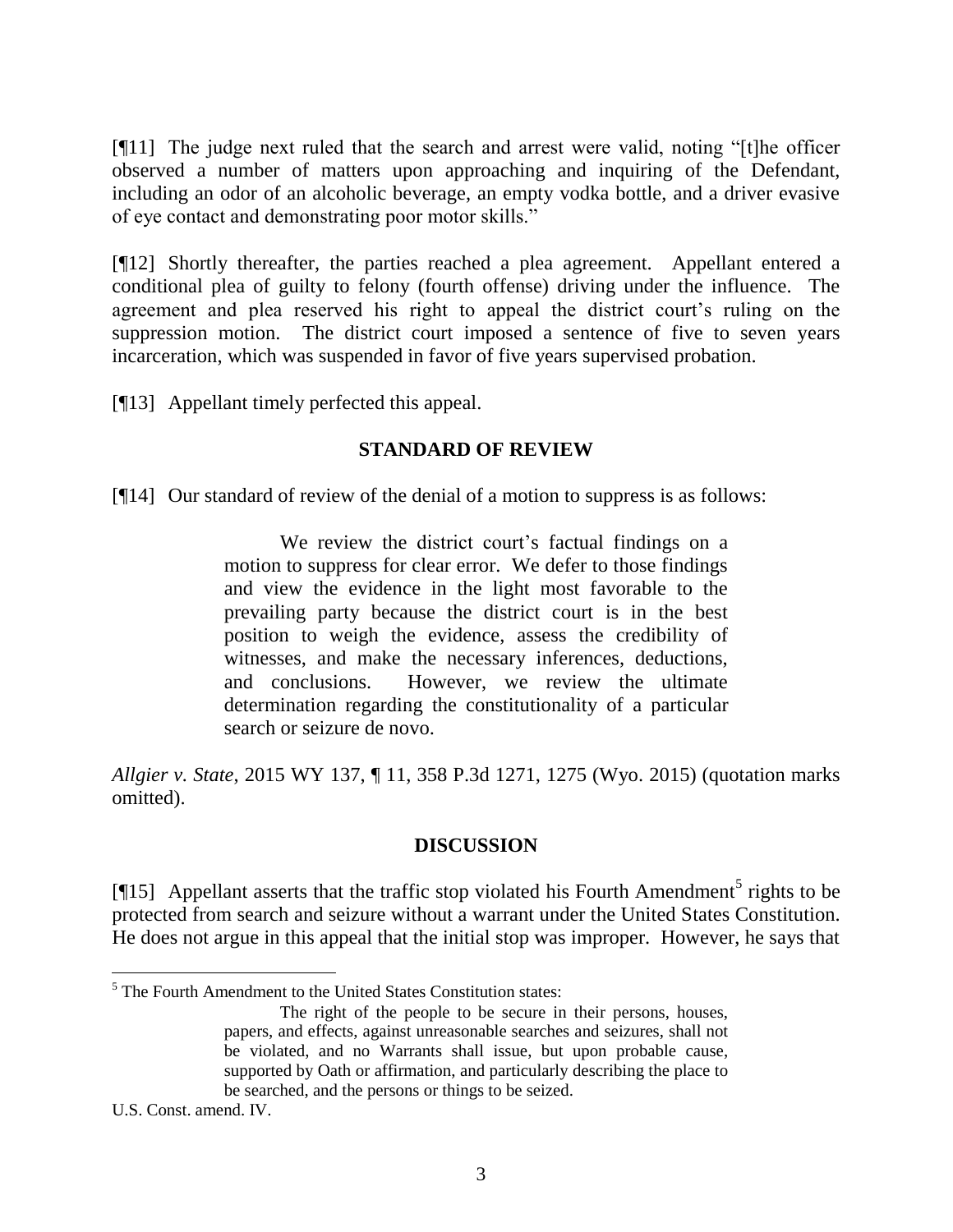his detention was improperly expanded beyond the scope of the initial traffic stop; that is, the officer's right to detain Appellant was limited to the time reasonably necessary to investigate the reasons for the initial stop. He contends that the evidence used to support the DUI arrest was discovered only after the unnecessary contact and therefore ought to have been suppressed.

[¶16] This Court has explained that "[t]here are three tiers of interaction between police and citizens under the Fourth Amendment—consensual encounter, investigatory detention and arrest." *Dimino v. State*, 2012 WY 131, ¶ 10, 286 P.3d 739, 742 (Wyo. 2012). Traffic stops like the one in this case are analogous to a second tier investigatory detention and are sometimes called *Terry* stops. *Id.*; *see Terry v. Ohio*, 392 U.S. 1, 88 S.Ct. 1868, 20 L.Ed.2d 889 (1968). Because traffic stops are investigatory detentions, the stop must be temporary and must last no longer than necessary to effectuate its purpose. *Dimino*,  $\parallel$  10, 286 P.3d at 742. "The officer may expand the investigative detention beyond the scope of the initial stop only if the citizen consents to the expanded detention or if there exists an objectively reasonable suspicion that criminal activity has occurred or is occurring." *Id.* (quotation marks omitted).

[¶17] This Court recently made it clear that the correct standard to justify a traffic stop is "reasonable suspicion." *Allgier*, ¶ 14, 358 P.3d at 1276 (citing *Heien v. North Carolina*, ––– U.S. –––, –––, 135 S.Ct. 530, 536, 190 L.Ed.2d 475 (2014)). In *Allgier*, we highlighted the United States Supreme Court's latest explanation:

> A traffic stop for a suspected violation of law is a "seizure" of the occupants of the vehicle and therefore must be conducted in accordance with the Fourth Amendment. To justify this type of seizure, officers need only reasonable suspicion—that is, a particularized and objective basis for suspecting the particular person stopped of breaking the law. The ultimate touchstone of the Fourth Amendment is reasonableness. To be reasonable is not to be perfect, and so the Fourth Amendment allows for some mistakes on the part of government officials, giving them fair leeway for enforcing the law in the community's protection.

*Allgier*, ¶ 14, 358 P.3d at 1276 (quoting *Heien*, ––– U.S. at –––, 135 S.Ct. at 536 (citations and quotation marks omitted)). "Reasonable suspicion is a lower standard than probable cause and requires a fact-centered inquiry based upon the 'totality of the circumstances.'" *Allgier,* ¶ 14, 358 P.3d at 1276 (quoting *Venegas v. State*, 2012 WY 136, ¶ 9, 287 P.3d 746, 749 (Wyo. 2012)).

[¶18] The validity of the initial stop is not really an issue, but we touch upon it briefly since to some extent the reason for it influences the analysis of what happened afterward.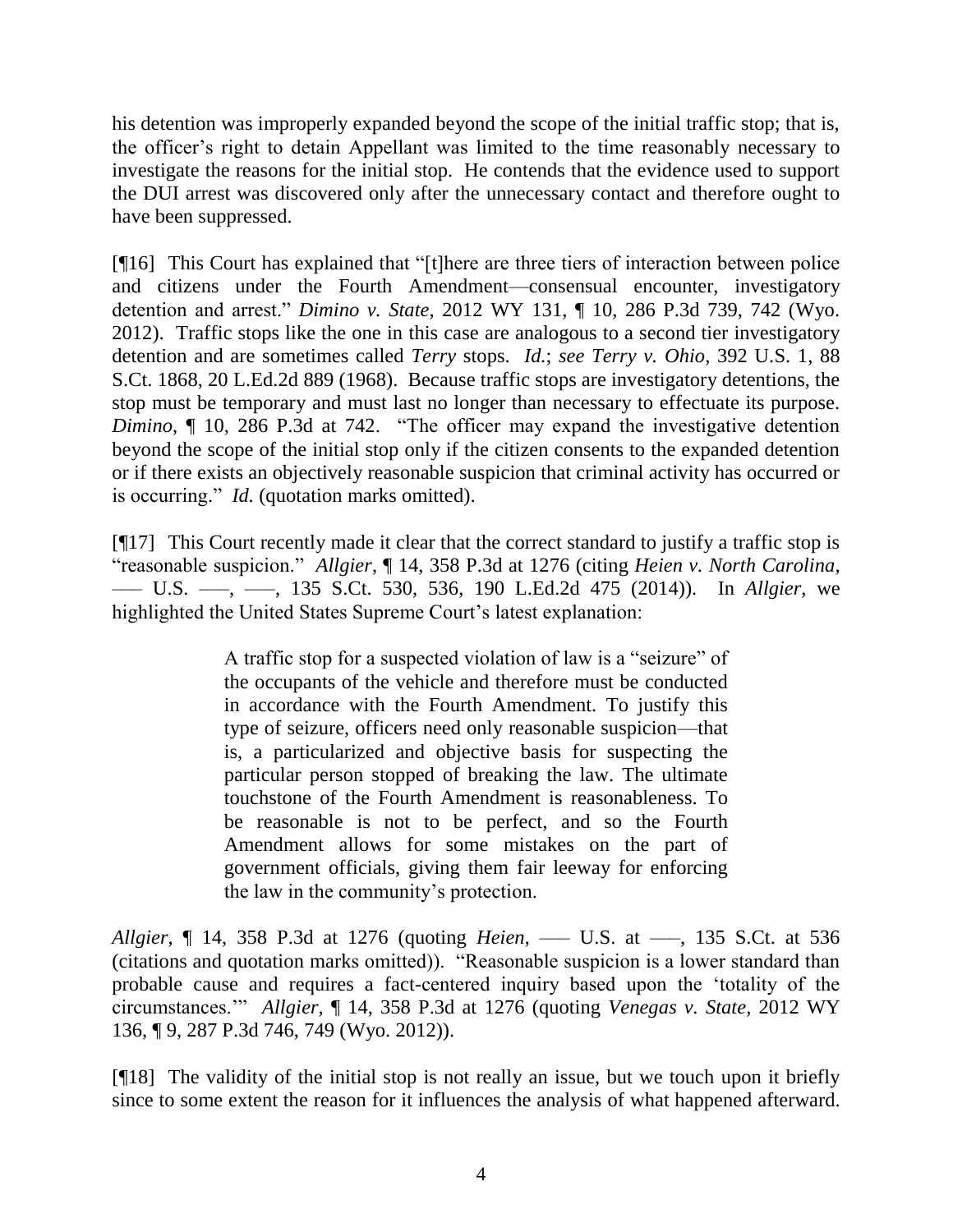As noted above, we defer to the trial court's findings of fact unless they are clearly erroneous. The district court found the testimony of the police officer making the stop to be credible. That testimony was that he initially pulled over Appellant because his car had no license plates and the piece of paper in the rear window was obscured due to the window's dark tint. Appellant admits that his car windows were "smoke tinted, real dark, real tinted," which unavoidably obstructed the piece of paper's visibility. The officer suspected that Appellant was in violation of Wyoming law requiring license plates or a valid registration to be displayed and plainly visible on a vehicle. Wyo. Stat. Ann. § 31- 2-205(a)(i) (LexisNexis 2015) (requiring license plates to be "conspicuously displayed and securely fastened to be plainly visible" on the front and back of the vehicle); Wyo. Stat. Ann. § 31-4-101 (LexisNexis 2015) (prohibiting any person from knowingly operating a vehicle without license plates, valid certificate of title and certificate of registration or temporary permits); Wyo. Stat. Ann. § 31-2-201(a)(ii)(B) (LexisNexis 2015) (providing that registration of a vehicle must by obtained within forty-five days after transfer of ownership from an out-of-state dealer). $\delta$ 

[¶19] The record supports the district's court's conclusion that at that point the officer had a particularized and objective basis for suspecting that Appellant was breaking the law, and that he could properly stop the vehicle to investigate further. Thus, the stop was justified by reasonable suspicion, the standard required by the Fourth Amendment for such an investigatory detention.

[¶20] The real question in this appeal is whether the officer needed to make contact with Appellant after the stop. Appellant says that the necessary paperwork for the vehicle was displayed on the car and could have been examined without any need for the officer to speak with him. Based upon this premise, Appellant contends that evidence that he was intoxicated was only developed after the unnecessary contact and that therefore the evidence should have been suppressed. Our review of the record confirms the contrary.

[¶21] Although the district court did not make any specific finding in this respect, the record establishes that the officer could not dispel his suspicion that the vehicle was being driven without a license plate or a temporary substitute allowed by statute. He testified that the piece of paper displayed in the back window was a title that showed that more than forty-five days had passed since the purchase of the car. The officer also testified that he could not tell if the document was notarized, which it was required to be in order to allow lawful temporary operation of the vehicle. Therefore, the officer needed to speak with Appellant about the title displayed in the window.<sup>7</sup> In other words, the

 $\overline{a}$ 

<sup>&</sup>lt;sup>6</sup> We note that amendments to Wyo. Stat. Ann.  $\S 31-2-201$  went into effect on January 1, 2016, which extended the time to register from forty-five to sixty days. *See* 2015 Wyo. Sess. Laws ch. 31. Appellant's traffic stop occurred before the amendment; therefore, the 45-day time period applies.

<sup>&</sup>lt;sup>7</sup> While Appellant testified that the paper bill of sale was located in the back license plate bracket and not in the rear tinted window, the district court found the officer's testimony more credible. On appeal, Appellant does not challenge the district court's findings of fact, thus, we need not even consider whether